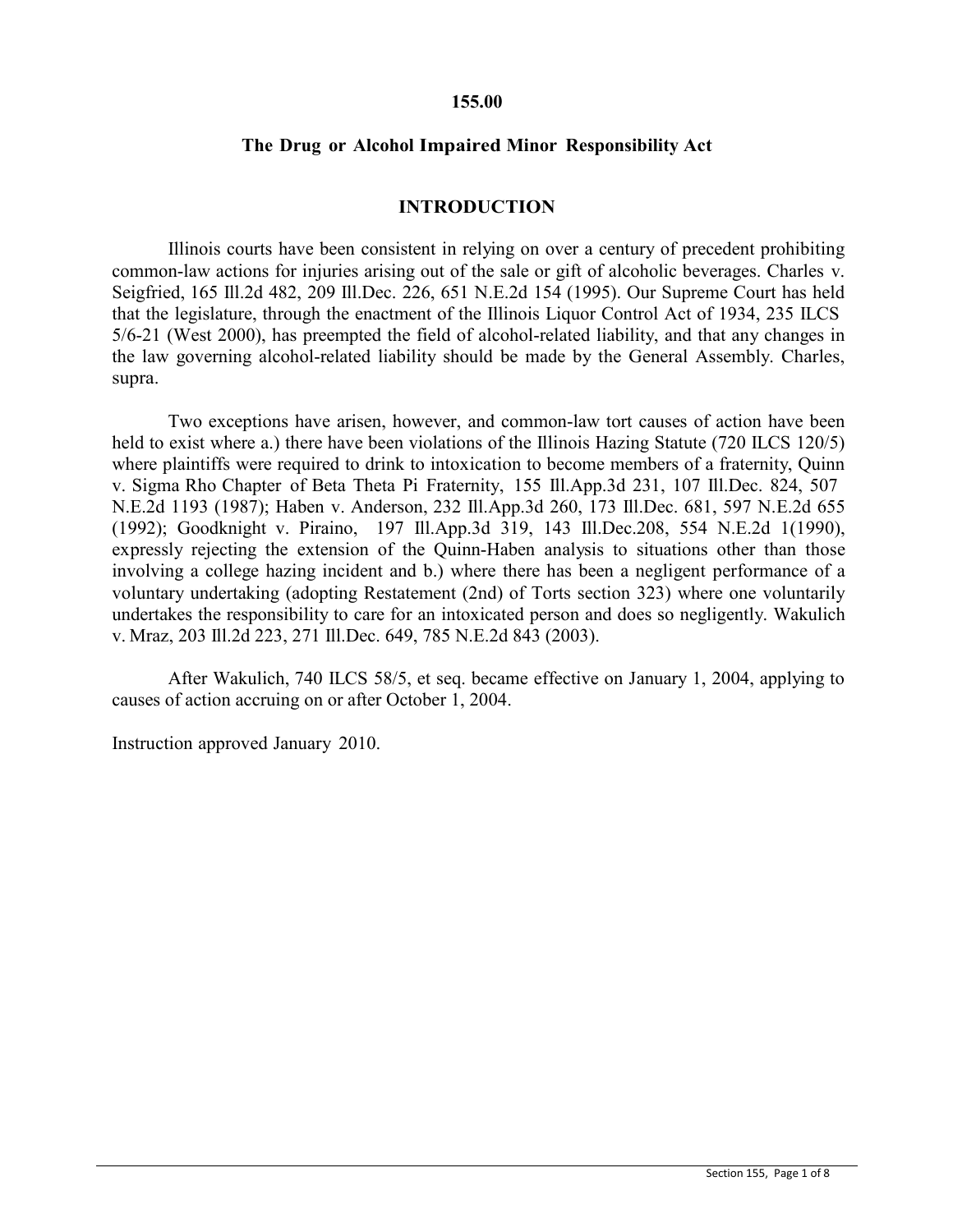# **155.01 The Drug or Alcohol Impaired Minor Responsibility Act--Injury to Person or Property by an Impaired Minor**

There was in force in the State of Illinois at the time of the occurrence in question a statute called "The [Drug] [or] [Alcohol] Impaired Minor Responsibility Act," which states:

Any person 18 years of age or older who [willfully supplies, sells, gives or delivers (alcoholic liquor)(illegal drugs)] [willfully permits the consumption of (alcoholic liquor)(illegal drugs) on non-residential premises owned or controlled by that person] to a person under the age of 18 and causes or contributes to cause the impairment of that person, is liable for [death][or][injury] to a [person][or] [property] caused by the impairment of such person.

Instruction, Notes on Use and Comment approved January 2010.

### **Notes on Use**

The above is a synopsis of the Act. The bracketed language should be used to comply with the facts of the case.

### **Comment**

Note that paragraph (a) of the statute imposes liability on a person "at least 18 years of age" but paragraphs (b) and (b)(ii) refer to a person "over the age of 18." The committee believes it was the legislature's intent to impose liability on a person "18 years of age or older," and the legislative hearings so reflect.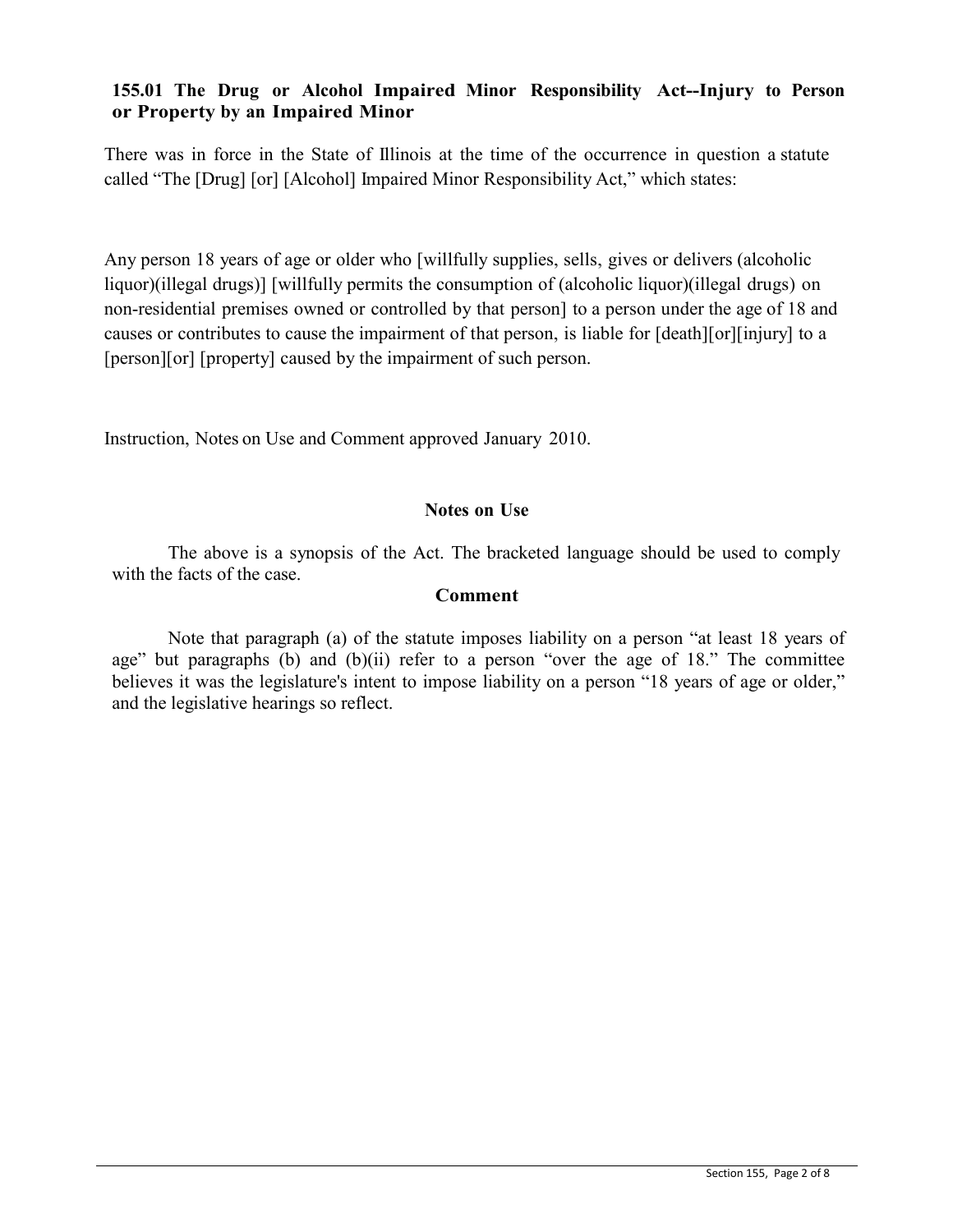## **155.02 The Drug or Alcohol Impaired Minor Responsibility Act--Issues/Burden of Proof-- Willfully Supplied**

[In this lawsuit] [In Count], [plaintiff's name] claims [he] [she] [it] is entitled to recover damages from [defendant's name]. The plaintiff must prove:

First, [defendant] is a person at least 18 years of age;

Second, [defendant] willfully [(supplied)(sold)(gave)(delivered)] [(alcoholic liquor)(illegal drugs)] to [AIP], a person under the age of 18, which

Third, caused or contributed to cause the impairment of [AIP].

Fourth, the impairment of [AIP] caused [injury to [plaintiff]] [the death of [plaintiff's decedent]][property damage to [plaintiff]].

[Defendant's name] [denies that he did (any)(one or more) of the things alleged by (plaintiff's name)][denies that any claimed act on his part was a cause of the impairment of [AIP]][denies that the impairment caused injury or damage to (plaintiff's name)] and denies that [plaintiff's name] has been injured to the extent claimed.

Instruction, Notes on Use and Comment approved January 2010.

## **Notes on Use**

Use Issue/Burden of Proof 155.03 if the allegations involve consumption of liquor or drugs on non-residential property.

### **Comment**

Note that the person injured may be the impaired person. Also, neither "willful" nor "impairment" is defined under the Act.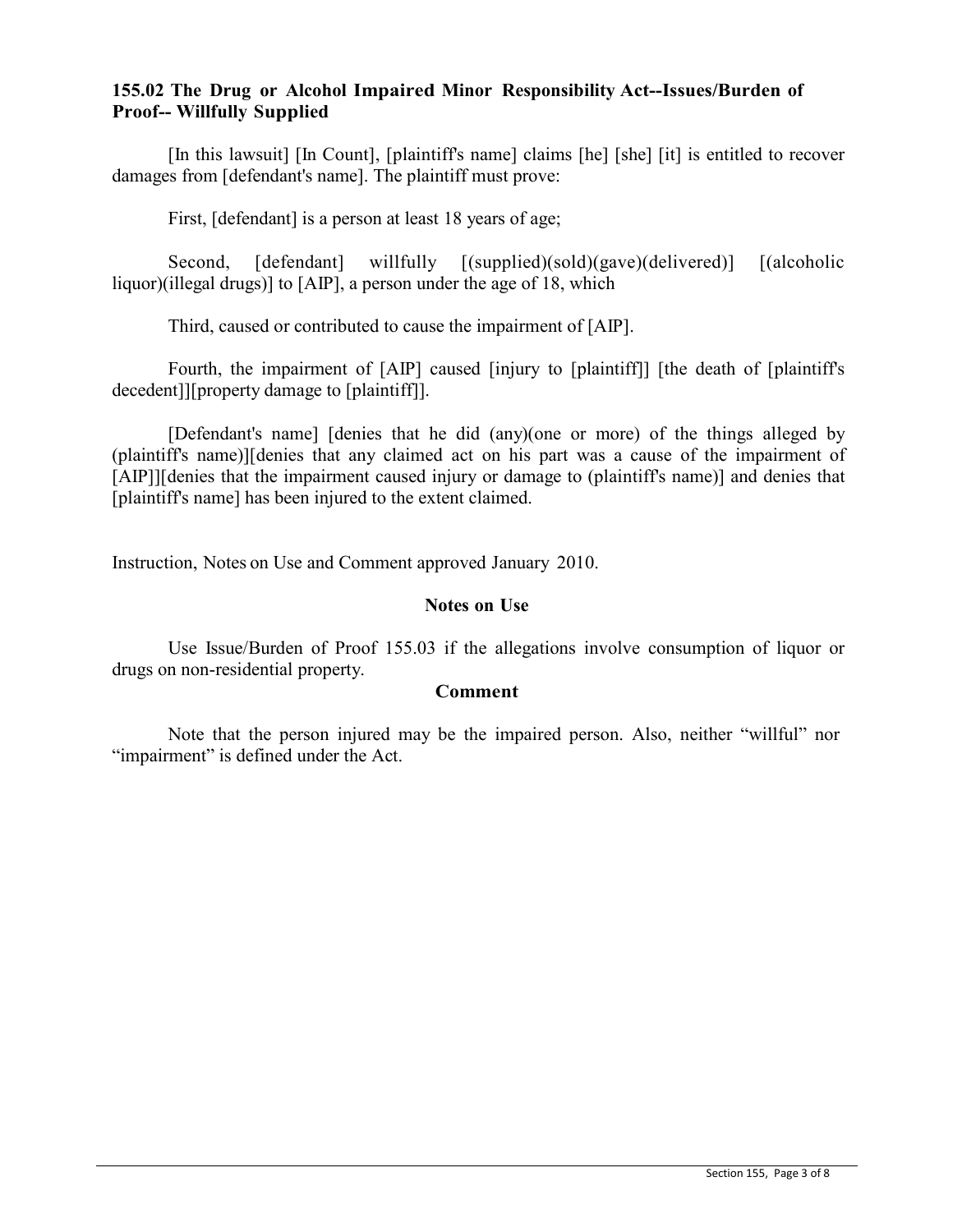### **155.03 The Drug or Alcohol Impaired Minor Responsibility Act--Issues/Burden of Proof-- Willfully Permitted**

[In this lawsuit] [In Count], [plaintiff's name] claims [he] [she] [it] is entitled to recover damages from [defendant's name]. The plaintiff must prove:

First, [defendant] is a person at least 18 years of age;

Second, [defendant] willfully permitted the consumption of [(alcoholic liquor)(illegal drugs)] on non-residential property owned or controlled by [defendant], to [AIP], a person under the age of 18, which

Third, caused or contributed to cause the impairment of [AIP].

Fourth, the impairment of [AIP] caused [injury to [plaintiff]] [the death of [plaintiff's decedent]][property damage to [plaintiff]].

[Defendant's name] [denies that he did (any)(one or more) of the things alleged by (plaintiff's name)][denies that any claimed act on his part was a cause of the impairment of [AIP]][denies that the impairment caused injury or damage to (plaintiff's name)] and denies that [plaintiff's name] has been injured to the extent claimed.

Instruction, Notes on Use and Comment approved January 2010.

### **Notes on Use**

Use Issue/Burden of Proof 155.02 if the allegations do not involve consumption of liquor or drugs on non-residential property. Comment

Note that the person injured may be the impaired person. Also, neither "willful" nor "impairment" is defined under the Act.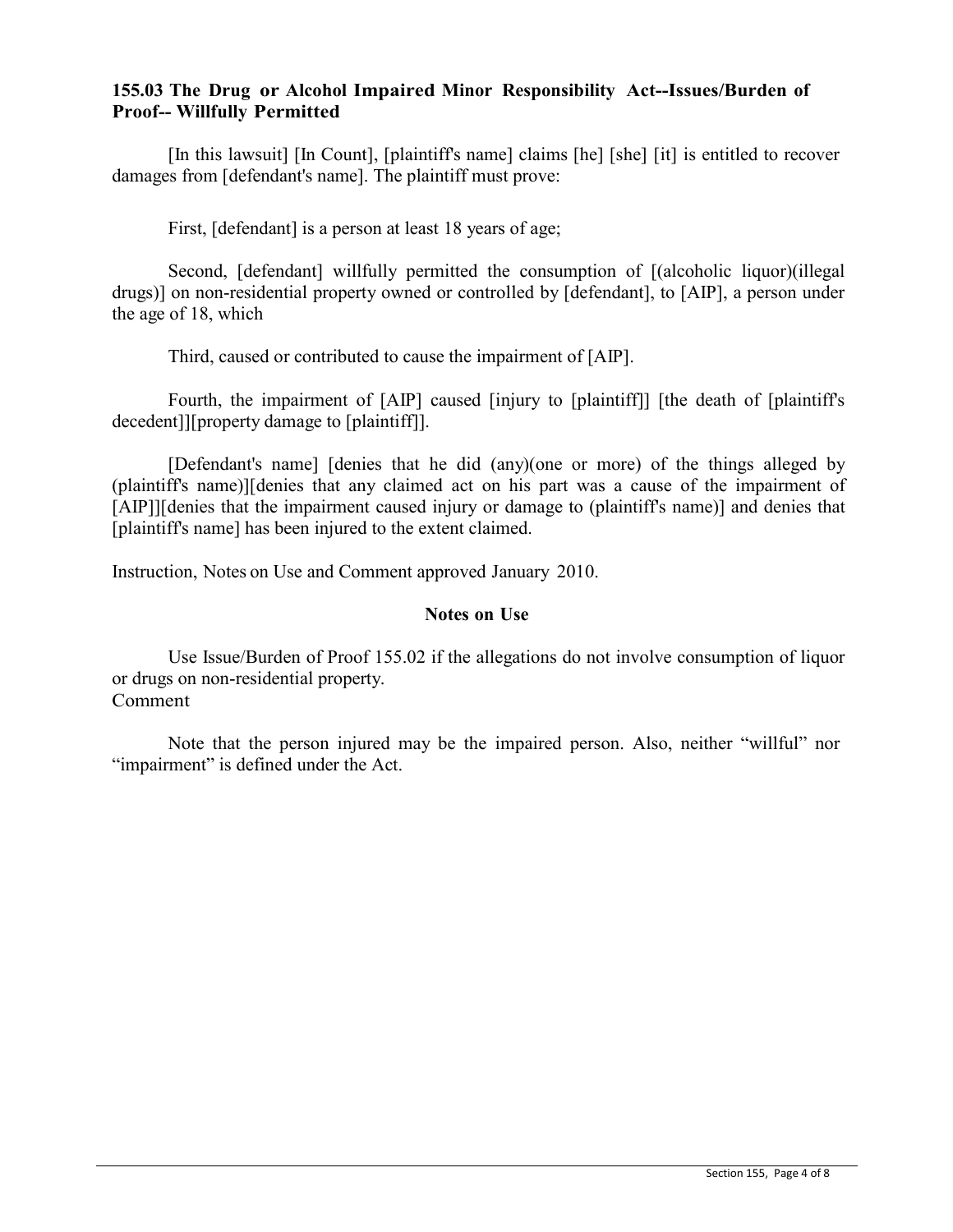# **155.04 The Drug or Alcohol Impaired Minor Responsibility Act--Measure of Damages**

If you decide for [plaintiff's name] on the question of liability, you must then fix the amount of money that will reasonably and fairly compensate [him] [her] [it] for any of the following elements of damages proved by the evidence to have resulted from the impairment of the person under the age of 18:

Economic Damages

| [the cost of treatment and rehabilitation]  |
|---------------------------------------------|
| [medical expenses]                          |
| [loss of economic or educational potential] |
| [loss of productivity]                      |
| [absenteeism]                               |
| [support expenses]                          |
| [accidents or injuries]                     |
| [any other pecuniary loss]                  |
| Non-Economic Damages                        |
| [physical and emotional pain]               |
| [suffering]                                 |
| [physical impairment]                       |
| [emotional distress]                        |
| [mental anguish]                            |
| [disfigurement]                             |
|                                             |

[loss of enjoyment of life]

[loss of companionship]

[services]

[consortium]

[any other non-pecuniary losses]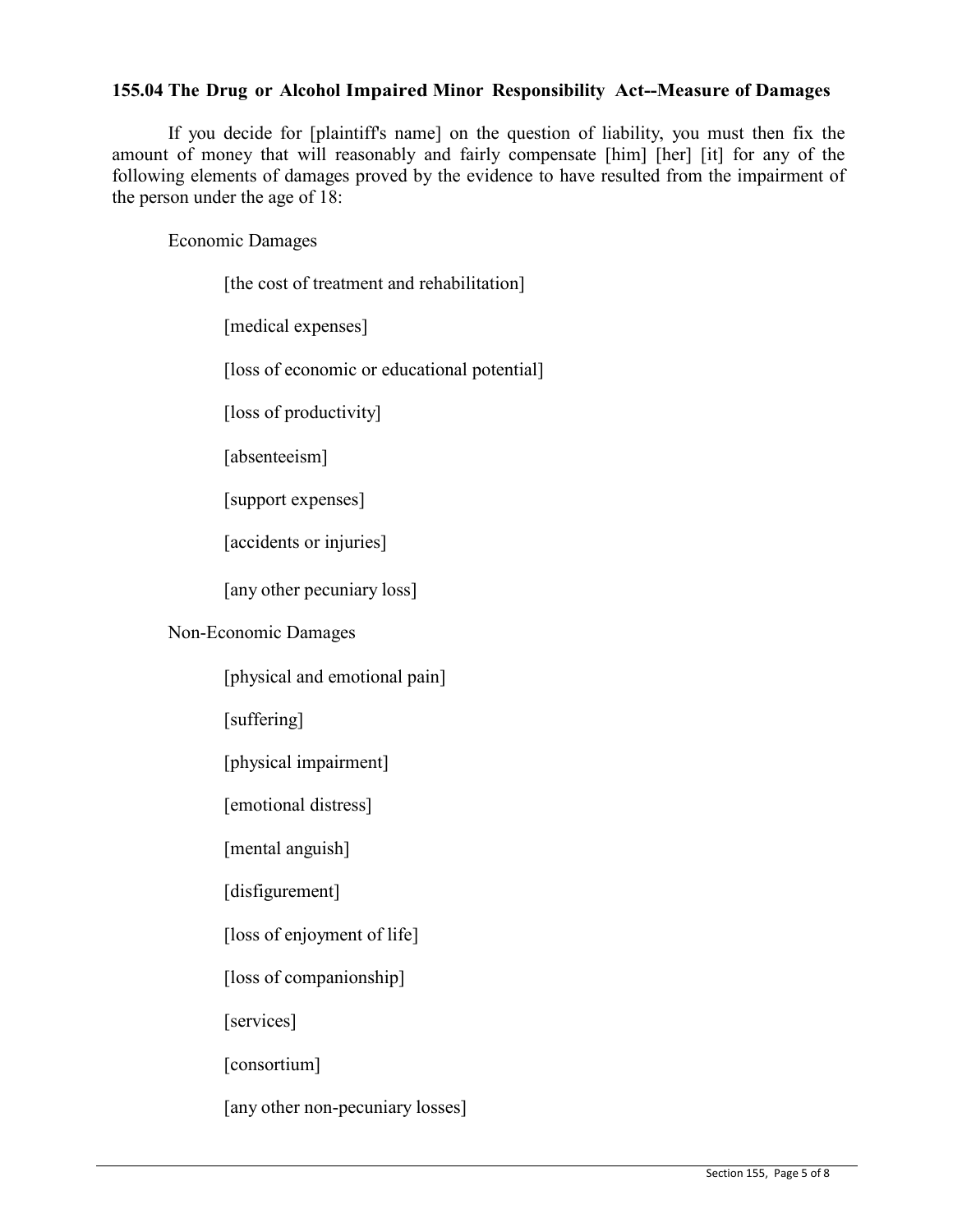Property Damages

Punitive Damages

decide. Whether any of these elements of damages has been proved by the evidence is for you to

Instruction, Notes on Use and Comment approved January 2010.

#### **Notes on Use**

The bracketed subparts should only be used if there is evidence of such damage(s). For property damage instructions, refer to IPI 30.10 to 30.20, when appropriate. For punitive damages, refer to the new instruction within this section.

#### **Comment**

In addition to the above damages, the statute, 740 ILCS 58/10 (3) and (4), allows attorneys' fees and costs of suit, including, but not limited to, reasonable expenses for expert testimony. The committee believes that these elements of damages should be assessed by the court rather than by a jury.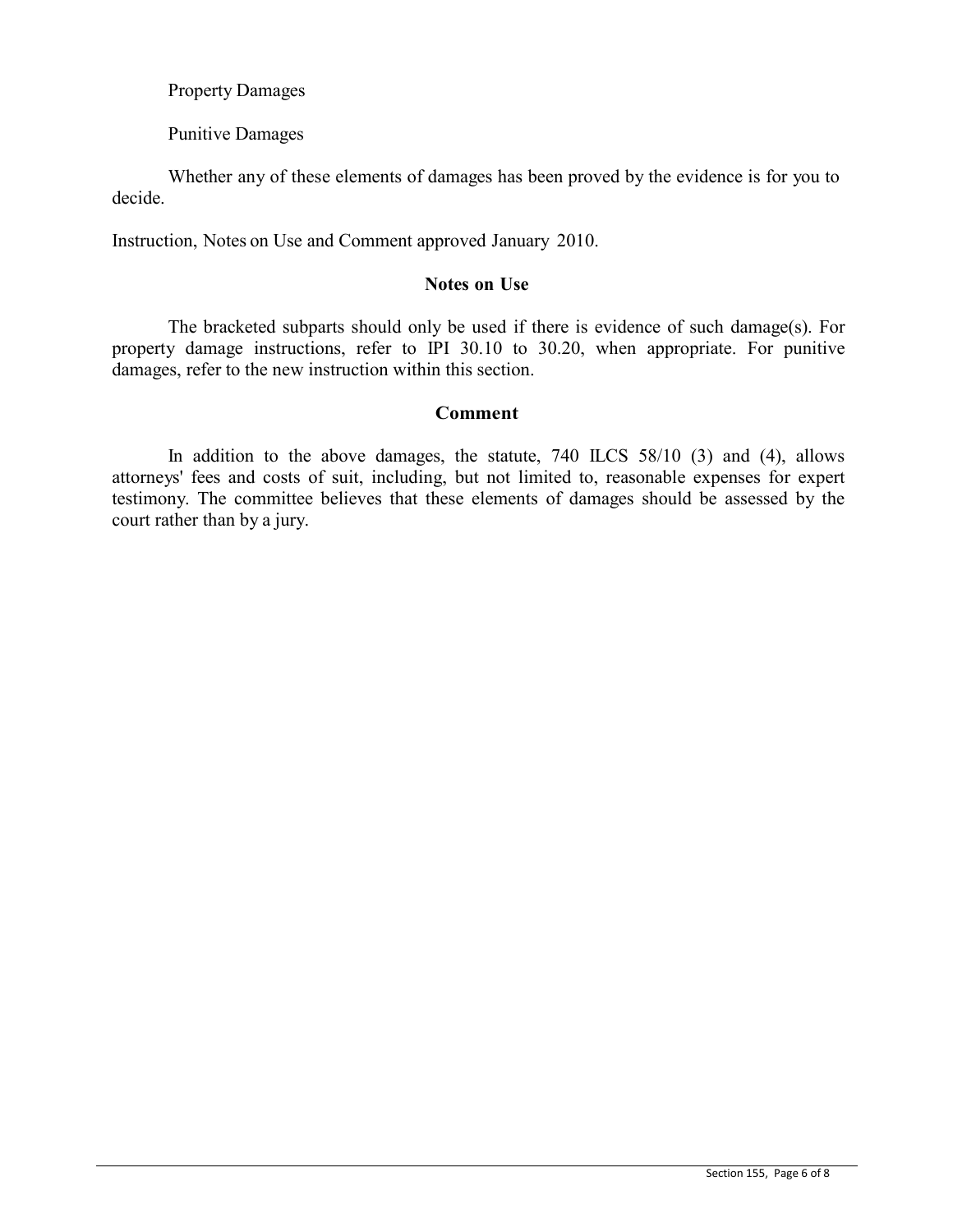## **155.05 The Drug or Alcohol Impaired Minor Responsibility Act--Punitive Damages**

In addition to compensatory damages, the law permits you to award punitive damages for conduct that violates the Act. If you believe that justice and the public good require it, you may award an amount of money that will punish [(defendant's name)] and discourage [it, him, her] and others from similar conduct.

In arriving at your decision as to the amount of punitive damages, you should consider the following three questions. The first question is the most important to determine the amount of punitive damages:

1. How reprehensible was [(defendant's name)] conduct?

On this subject, you should consider the following:

a) The facts and circumstances of defendant's conduct;

- b) The [financial] vulnerability of the plaintiff;
- c) The duration of the misconduct;
- d) The frequency of defendant's misconduct;
- e) Whether the harm was physical as opposed to economic;
- f) Whether defendant tried to conceal the misconduct;
- g) [other]

2. What actual and potential harm did defendant's conduct cause to the plaintiff in this case?

3. What amount of money is necessary to punish defendant and discourage defendant and others from future wrongful conduct [in light of defendant's financial condition]?

[In assessing the amount of punitive damages, you may not consider defendant's similar conduct in jurisdictions where such conduct was lawful when it was committed].

The amount of punitive damages must be reasonable and in proportion to the actual and potential harm suffered by the plaintiff.

Instruction and Notes on Use approved January 2010.

### **Notes on Use**

The Act allows for punitive damages, and this instruction should be used instead of the common-law instruction for punitive damages (see IPI 35.01 for comparison).